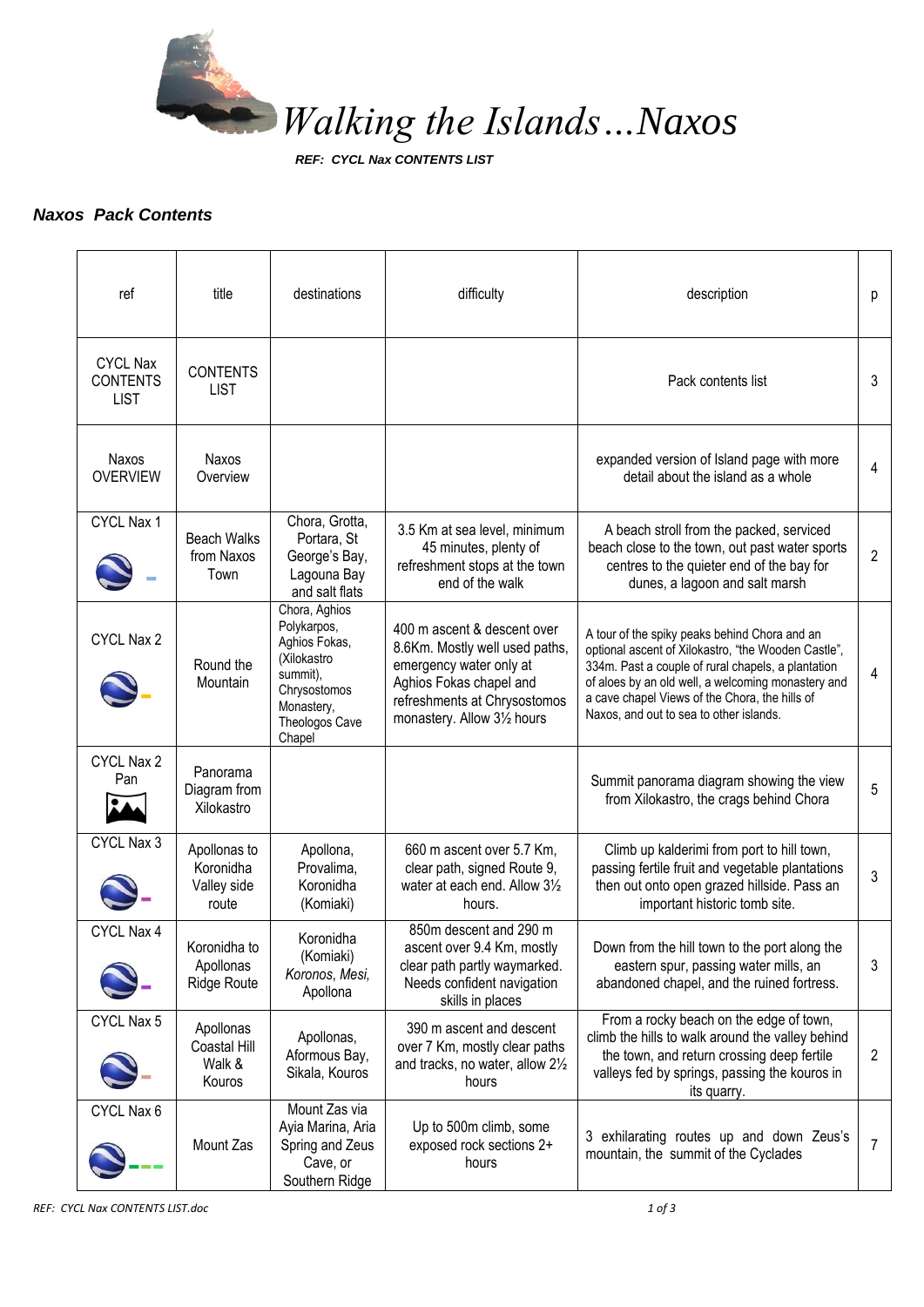| CYCL Nax 6<br>Pan | Zas<br>panorama<br>diagram                       | Mount Zas                                                                                                            |                                                                                                                                                                                               | panorama diagram from Zas summit                                                                                                                                                                                           | 4 |
|-------------------|--------------------------------------------------|----------------------------------------------------------------------------------------------------------------------|-----------------------------------------------------------------------------------------------------------------------------------------------------------------------------------------------|----------------------------------------------------------------------------------------------------------------------------------------------------------------------------------------------------------------------------|---|
| CYCL Nax 7        | Treasures of<br>the Tragea                       | Filoti, Moni,<br>Chalki                                                                                              | 300 m ascent, 400m descent<br>over 8 Km, clear paths, mostly<br>waymarked, 21/2 hours                                                                                                         | A walk through the central hill country, the<br>Tragea, with ancient chapels, gardens, craft<br>workshops and rural tavernas. This area of is<br>rich in typical upland flowering plants and<br>trees                      | 3 |
| CYCL Nax 8        | Heritage<br>Sites in the<br><b>Central Hills</b> | Chalki,<br>Tsikalario,<br>Geometric<br>Necropolis,<br>Apano Kastro,<br>Ano Potamia,<br>Mili, Flerio                  | Outward about 300m up and<br>down over 6.5 Km,<br>waymarked path refreshments<br>in villages, allow 21/2 hours<br>Optional alternative return<br>for experienced, confident<br>island walkers | Explore the Tragea, central Naxos: heritage<br>sites and historic buildings set in a fertile, hilly<br>farmed landscape. Includes an ancient<br>necropolis, ruined Kastro, two kouroi, lying in<br>their quarries          | 3 |
| CYCL Nax 9        | Southern<br><b>Beach Walk</b>                    | Cape Agali,<br>Kedros, Hawaii<br>Beach, Cape<br>Kouroupia, Alyko<br>Bay, Pyrgaki,<br>Psili Ammos,<br>Roos, Aghiassos | 130 m ascent and descent<br>over 6.3 Km, clear paths and<br>coastal walking. Refreshment<br>stops in a number of seasonal<br>tavernas, cantinas etc                                           | Explore a stretch of dunes, sandy beaches<br>bays, protected marsh, a few small<br>settlements. the sandy beaches in the heavily<br>wooded south western region of Naxos.                                                  | 3 |
| CYCL Nax 10       | The Chapel<br>on the Shore                       | Aghiassos,<br>Kochlidia, Ghrias<br>Cave/Castle,<br>Aghios<br>Sozon<br>Bay and Chapel                                 | 350 m ascent, 270m descent<br>over 7.7 Km, clear tracks, no<br>water. Allow 21/4 hours                                                                                                        | Continues the Southern Coastal walk to the<br>southern tip of Naxos, via small bathing coves<br>and a chapel on the water. Plus optional<br>detour to a hidden Byzantine chapel inland,<br>and a visit to the Ghrias' Cave | 2 |

total 48